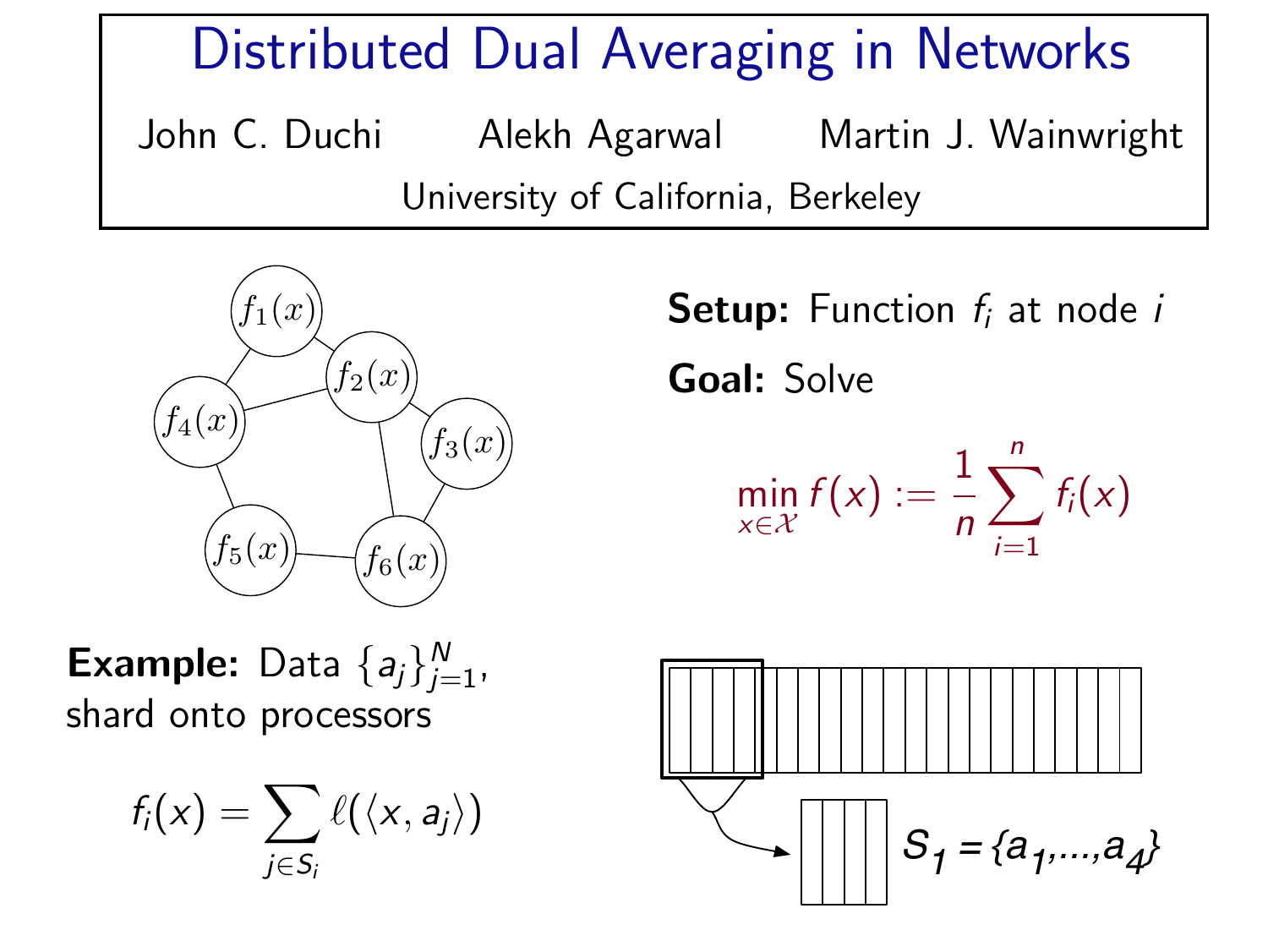## Distributed Dual Averaging Algorithm

**At node** *i*: Primal  $x_i(t) \in \mathcal{X}$ , dual  $z_i(t) \in \mathbb{R}^d$ . Dual Update:

$$
z_i(t+1) = \sum_j P_{ji} z_j(t) + \nabla f_i(x_i(t))
$$

Primal Update:

$$
x_i(t+1) = \underset{x \in \mathcal{X}}{\arg \min} \left\{ \alpha \langle z_i(t+1), x \rangle + \frac{1}{2} ||x||_2^2 \right\}.
$$
  

$$
z_1(t)
$$
  

$$
z_2(t)
$$
  

$$
z_3(t)
$$
  

$$
z_4(t)
$$
  

$$
z_2(t)
$$
  

$$
z_3(t)
$$
  

$$
z_4(t)
$$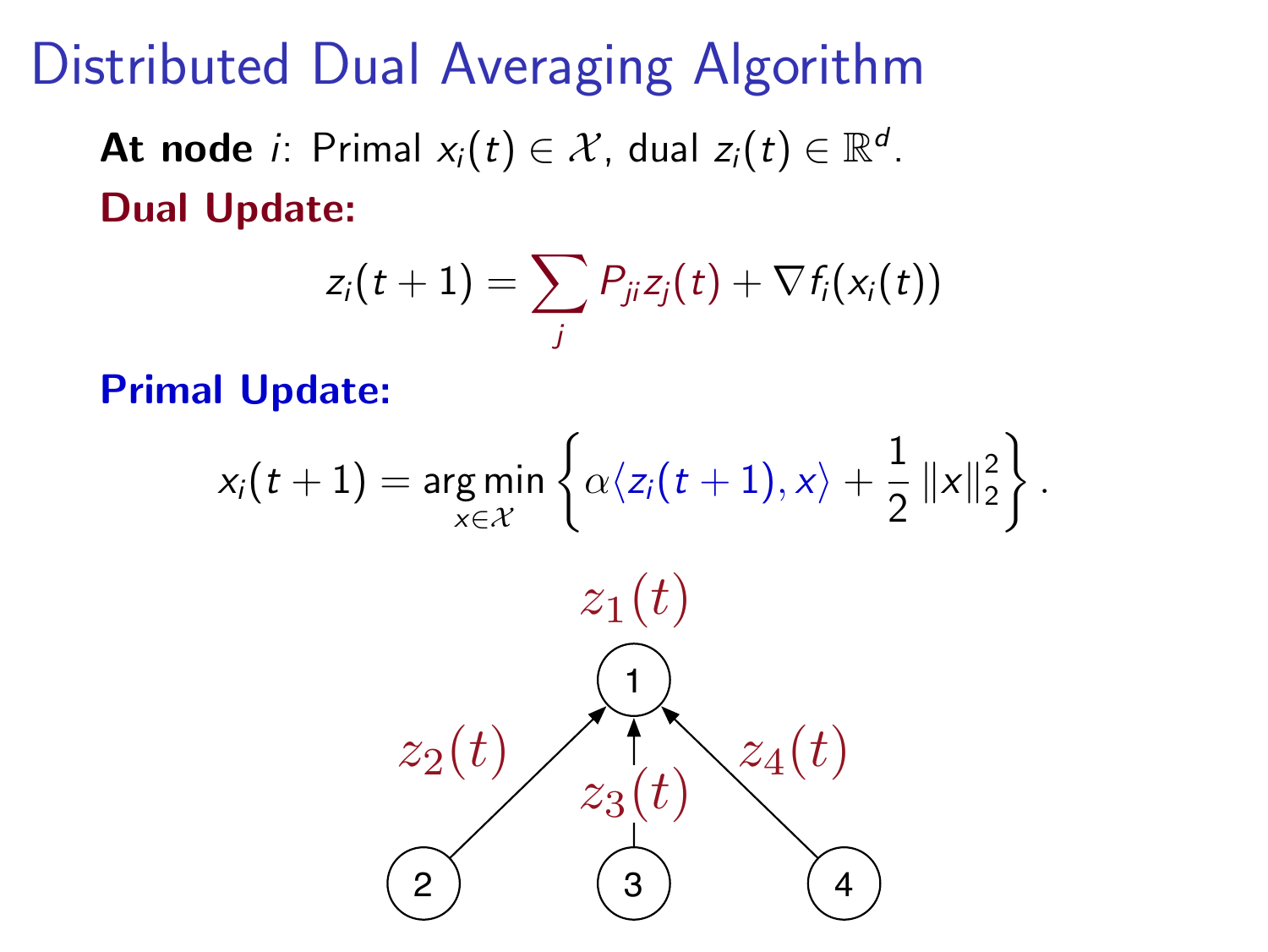## Main Results

**Theorem:** At each node *i*, optimization error at most

$$
f(x_i(T)) - f(x^*) = \mathcal{O}\left(\frac{1}{\sqrt{T}\sqrt{1-\sigma_2(P)}}\right)
$$

.

Dependence on convergence time of random walk on graph. Examples: